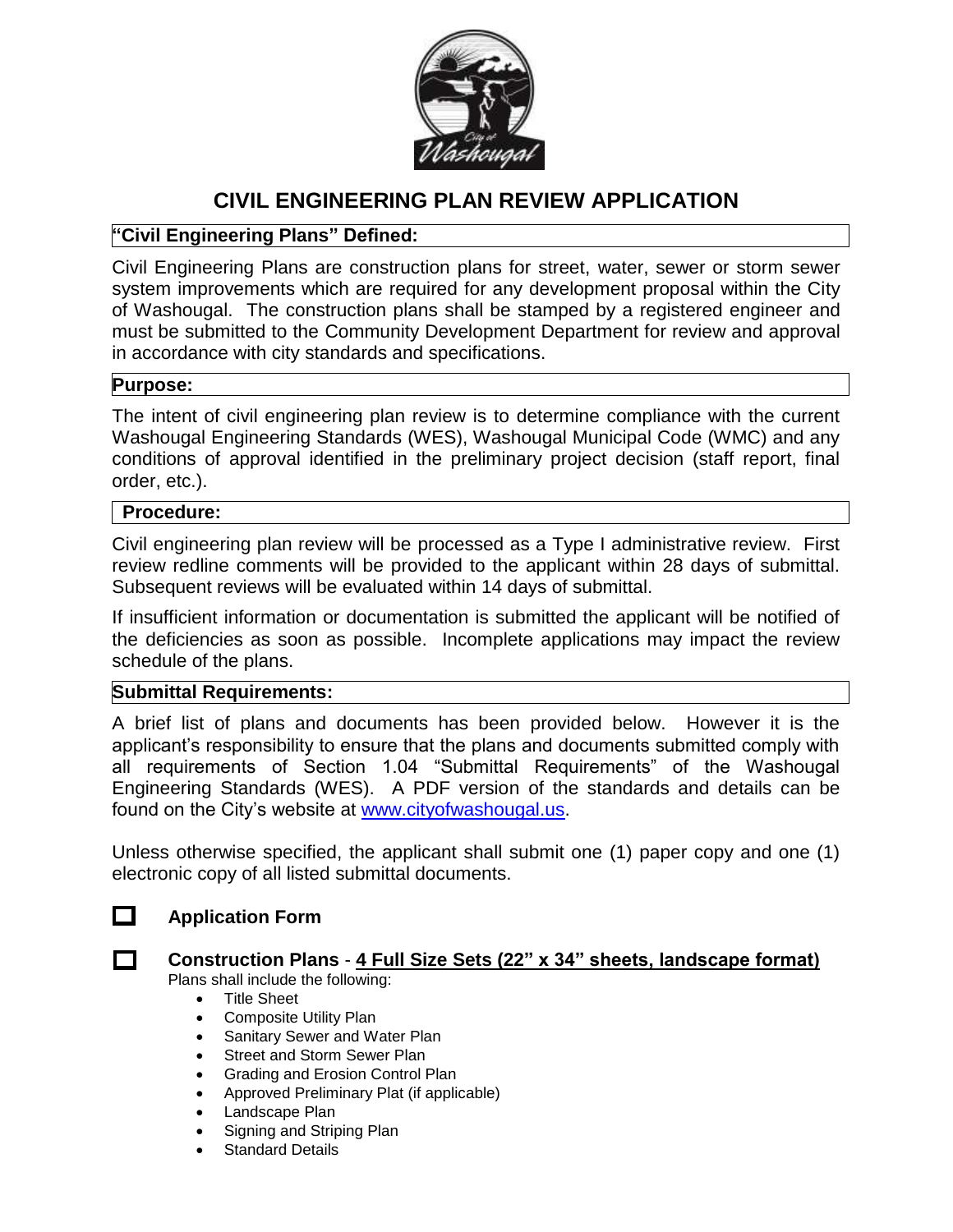# П

## **Preliminary Development Plan (22" x 34" sheets, landscape format)**

*This may be included in the Construction Plans.*



## **Preliminary Technical Information Report - 2 stamped copies**

#### **Construction Cost Estimate**

*A detailed construction cost estimate prepared by a registered engineer identifying the total cost of improvements dedicated to the city. The estimate should be itemized for water, sewer, street, storm drainage and parks improvements.* 



 $\Box$ 

## **Securities (if applicable)**

*As required by WES 1.08 and WMC 12.30.*

### **Other Requirements (as identified in the staff report, final order etc.)**

#### **Plan Review Fees**

*At the time of engineering plan submittal the applicant shall pay the base and additional plan review fee identified in WMC 3.93. The base plan review fee shall be \$250.00. Subdivisions with five or more lots will have an additional fee of \$50.00 per lot. In addition to the base plan review fee, the applicant will be charged cost recovery for the actual cost of consultant review.* 

#### $\Box$ **Construction Inspection Fees**

*Prior to issuance of the approved engineering plans, the applicant shall pay the base and additional construction inspection fees identified in WMC 3.93. The base fee shall be \$500.00. Subdivisions with five or more lots will have an additional fee of \$100.00 per lot. In addition to the base construction inspection fee, the applicant will be charged cost recovery for the actual cost of consultant review.* 



#### **Letter of Transmittal**

*Letters of transmittal referencing the project name shall accompany all submittals.* 

**Note:** Construction plans for a preliminarily approved site plan shall not be accepted without an application for final site plan.